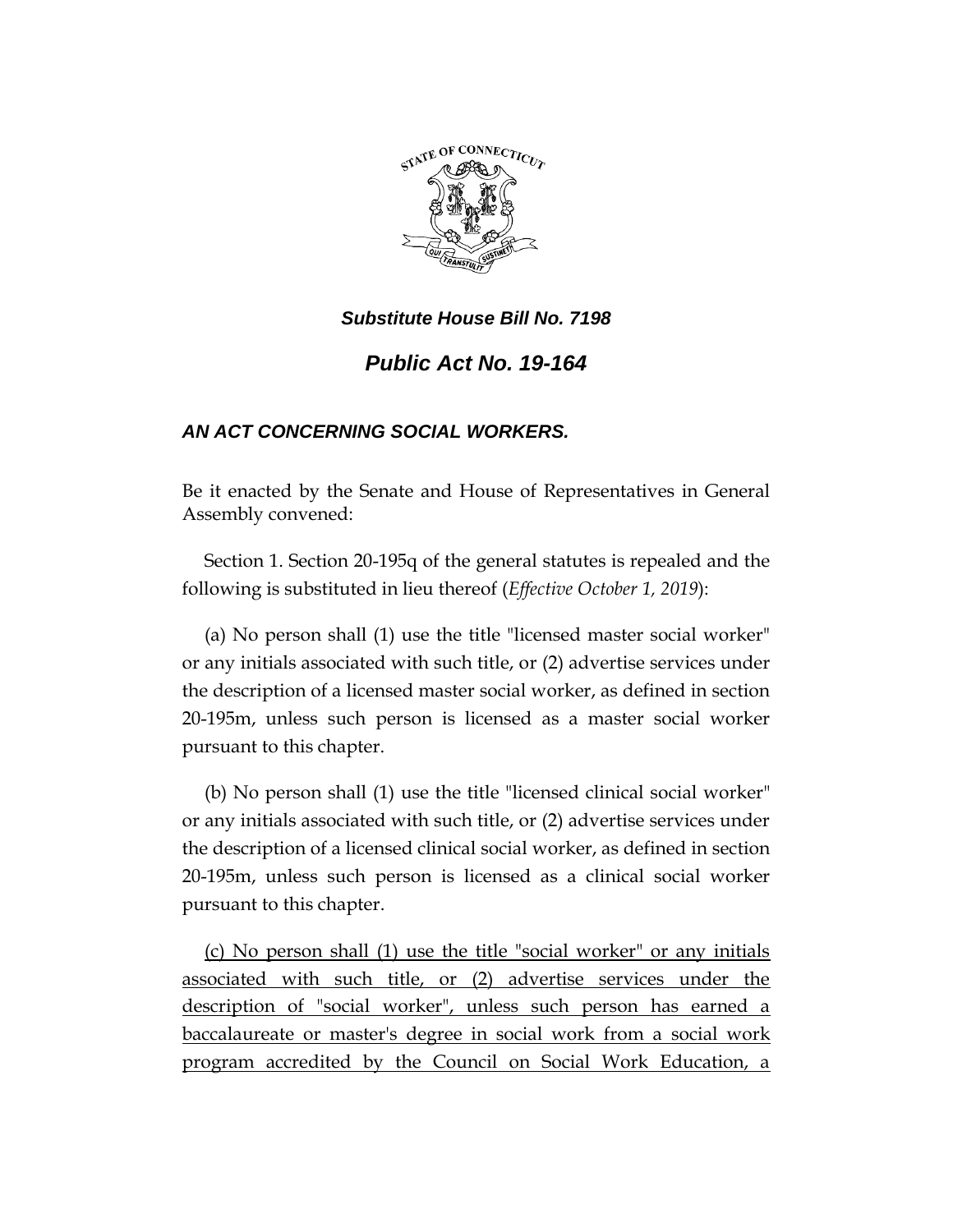#### *Substitute House Bill No. 7198*

doctoral degree in social work or, if educated outside of the United States or its territories, has completed an educational program deemed equivalent by said council.

**[**(c)**]** (d) Nothing in this chapter shall prohibit: (1) A student enrolled in a doctoral or master's degree program accredited by the Council on Social Work Education from performing such work as is incidental to his course of study, provided such person is designated by a title which clearly indicates his status as a student; (2) a person licensed or certified in this state in a field other than clinical social work from practicing within the scope of such license or certification; (3) a person enrolled in an educational program or fulfilling other state requirements leading to licensure or certification in a field other than social work from engaging in work in such other field; (4) a person who is employed or retained as a social work designee, social worker, or social work consultant by a nursing home or rest home licensed under section 19a-490 and who meets the qualifications prescribed by the department in its regulations from performing the duties required of them in accordance with state and federal laws governing those duties; **[**(5) for the period from October 1, 2010, to October 1, 2013, inclusive, a master social worker from engaging in independent practice; (6)**]** (5) a social worker from practicing community organization, policy and planning, research or administration that does not include engaging in clinical social work or supervising a social worker engaged in clinical treatment with clients; **[**(7)**]** (6) individuals with a baccalaureate degree in social work from a Council on Social Work Education accredited program from performing nonclinical social work functions; **[**and (8)**]** (7) a person who holds a professional educator certificate issued by the State Board of Education pursuant to section 10-145b, with a school social worker endorsement, from using the title of school social worker to describe such person's activities while working in a public or nonpublic school in the state:  $(8)$ any person employed by a municipality prior to July 1, 2019, under the

*Public Act No. 19-164 2 of 3*